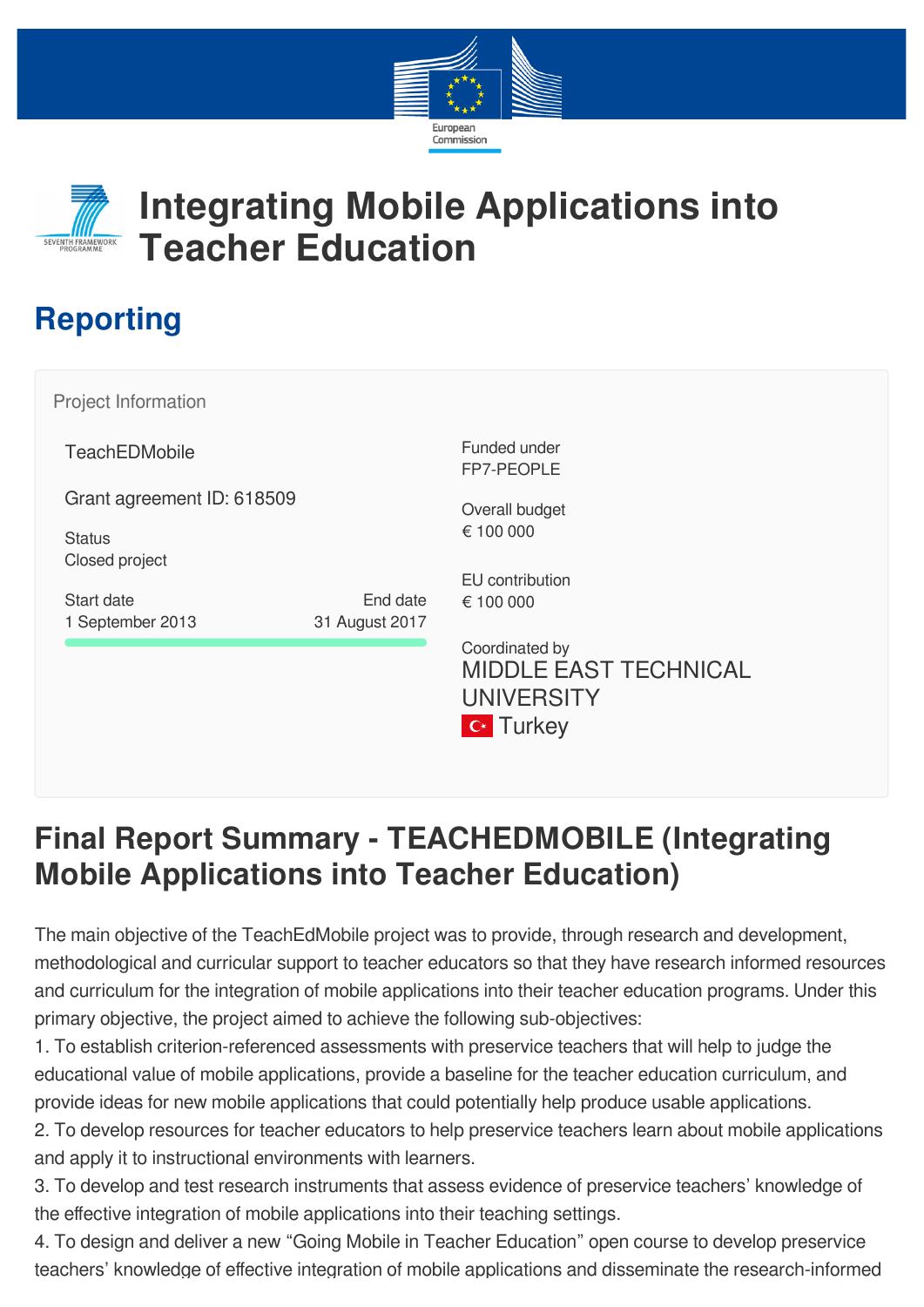mobile application curriculum to the interested educators in Europe and around the world. 5. To perform Marie Curie outreach activities.

 $g = \frac{1}{2}$ 

The main results show that:

1. In the mobile learning and teacher education literature; Variations exist in definitions related to mobile learning and technologies; (b) theoretical and conceptual perspectives are scarcely reported; (c) engagement with mobile learning and devices is primarily reported as being beneficial; (d) case study is the most common methodology, generally in a preservice teacher education context; and (e) several pedagogical affordances support mobile learning integration into teacher education settings.

2. Educational mobile apps can be evaluated under five criteria categories: (a) Pedagogy (e.g. pedagogical strategy, motivation, learner, multimedia, and assessment), (b) technical usability (e.g. visibility, user control, efficient use, support, recognition, visual design, error prevention, consistency and standards, (c) content (e.g. curricular fit, scope, validity, sequence, language), (d) connectivity (e.g.

sharing, communication), and (e) contextuality (e.g. authenticity, learning in different contexts).

3. The PTC3 (Pedagogy, Technical usability, Content, Connectivity, Contextuality) framework is developed to provide a baseline for assessing mobile-TPACK evident in preservice teachers' lesson plans, reflections, self-assessment and interviews that can be used as a reliable instrument in teacher training programs.

4. The PTC3 framework help evaluate the affordances and pedagogical potentials of educational mobile apps.

5. The PTC3 framework and the instrument was validated with tests conducted with in-service STEM (Science, Technology, Engineering and Mathematics) education teachers on STEM apps.

5. Teachers' observation and reflection skills improves with educational mobile apps that is evaluated with the PTC3 framework. The app quickens teachers' feedback process providing more focused feedback and removing time barrier.

6. There is a positive relation between teacher education strategies and preservice teachers' TPACK. Reflection and teacher educators' as role models are the most frequently used teacher education strategies in teacher education programs in Turkey.

7. Preservice teacher characteristics such as technological pedagogical content knowledge (TPACK), go together with the influence of their teacher training.

8. Preservice teachers can be clustered on the basis of their TPACK, a typical set of ICT-related characteristics (e.g. general ICT attitudes, attitudes towards ICT in education, ease of use, ICT selfefficacy), and the perceived support at their training institution to adequately integrate ICT in education. Two profiles can be distinguished, (2) TPACK and other individual ICT-related characteristics are positively correlated and (3) preservice teachers in a profile with strong TPACK attitudes and self